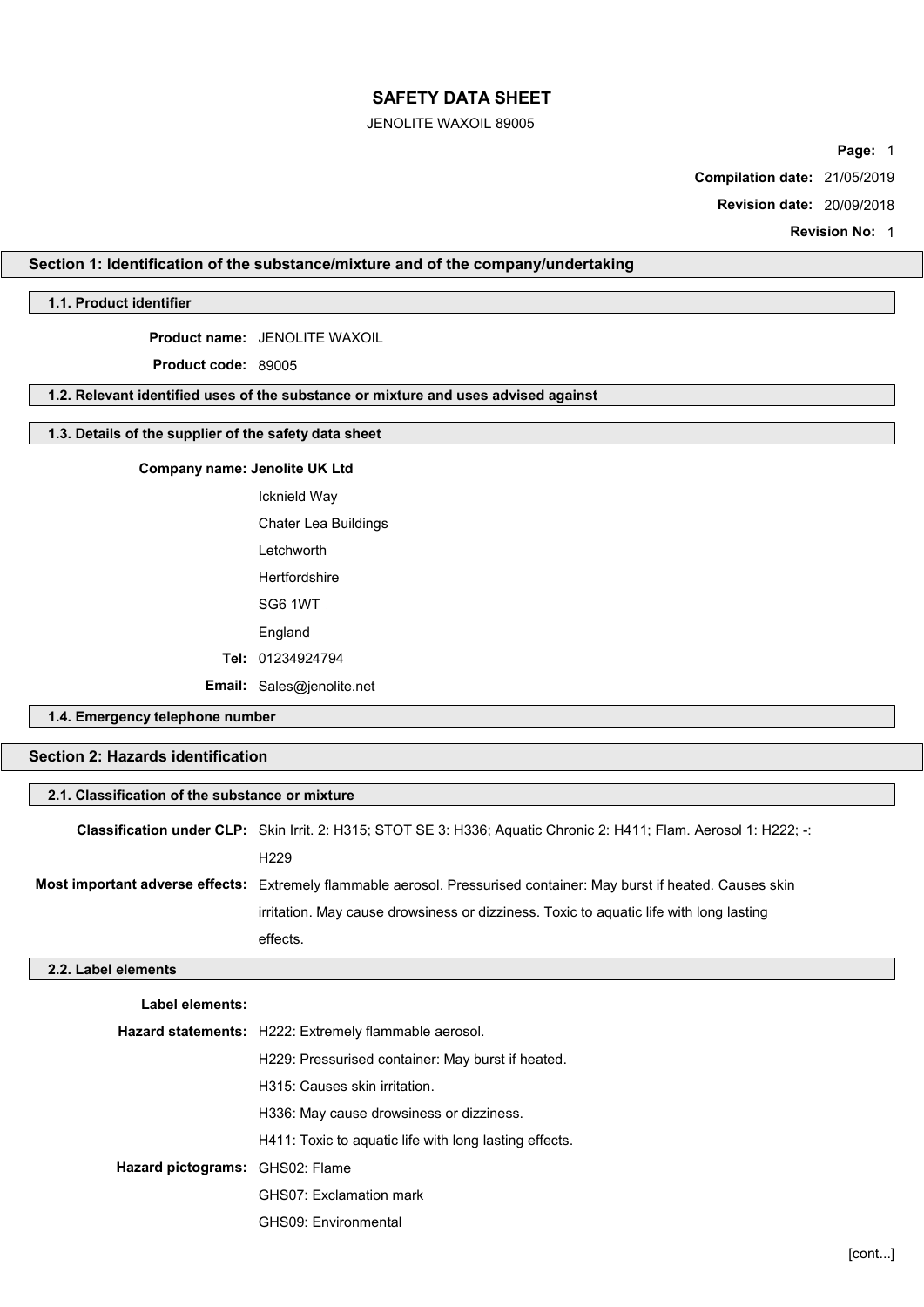JENOLITE WAXOIL NPD8467



| Precautionary statements: P102: Keep out of reach of children.                      |  |
|-------------------------------------------------------------------------------------|--|
| P210: Keep away from heat, hot surfaces, sparks, open flames and other ignition     |  |
| sources. No smoking.                                                                |  |
| P211: Do not spray on an open flame or other ignition source.                       |  |
| P251: Do not pierce or burn, even after use.                                        |  |
| P362+P364: Take off contaminated clothing and wash it before reuse.                 |  |
| P410+P412: Protect from sunlight. Do not expose to temperatures exceeding 50 °C/122 |  |
| °F.                                                                                 |  |

## 2.3. Other hazards

Other hazards: In use, may form flammable / explosive vapour-air mixture.

PBT: This product is not identified as a PBT/vPvB substance.

### Section 3: Composition/information on ingredients

# 3.2. Mixtures

#### Hazardous ingredients:

#### NAPHTHA (PETROLEUM) HYDROTREATED, LIGHT, LOW BOILING POINT

| <b>FINFCS</b> | CAS        | PBT / WEL | CLP Classification                                                                      | Percent |
|---------------|------------|-----------|-----------------------------------------------------------------------------------------|---------|
| 265-151-9     | 64742-49-0 |           | Aquatic Chronic 2: H411; Flam. Liq. 2:<br>H225; Skin Irrit. 2: H315; STOT SE 3:<br>H336 | 50-70%  |

PETROLEUM GASES, LIQUEFIED

| 270-704-2 | 68476-85-7 | $\lq$ Substance with a Community . | Flam. Gas 1: H220: Press. Gas: H280 | 30-50% |
|-----------|------------|------------------------------------|-------------------------------------|--------|
|           |            | workplace exposure limit.          |                                     |        |

HYDROCARBONS, C9-12, N-ALKANES, ISOALKANES, CYCLICS, (2-25%) AROMATICS - REACH registered number (s): 01-2119458049-33

| 919-446-0 | $\overline{\phantom{0}}$ | Flam. Lig. 3: H226; STOT SE 3: H336;  | l-10% |  |
|-----------|--------------------------|---------------------------------------|-------|--|
|           |                          | Asp. Tox. 1: H304; Aquatic Chronic 2: |       |  |
|           |                          | H411: -: EUH066 H                     |       |  |

## Section 4: First aid measures

## 4.1. Description of first aid measures

Skin contact: Remove all contaminated clothes and footwear immediately unless stuck to skin.

Drench the affected skin with running water for 10 minutes or longer if substance is still

on skin.

Eye contact: Bathe the eye with running water for 15 minutes. Consult a doctor.

Ingestion: Do not induce vomiting. Consult a doctor.

Page: 2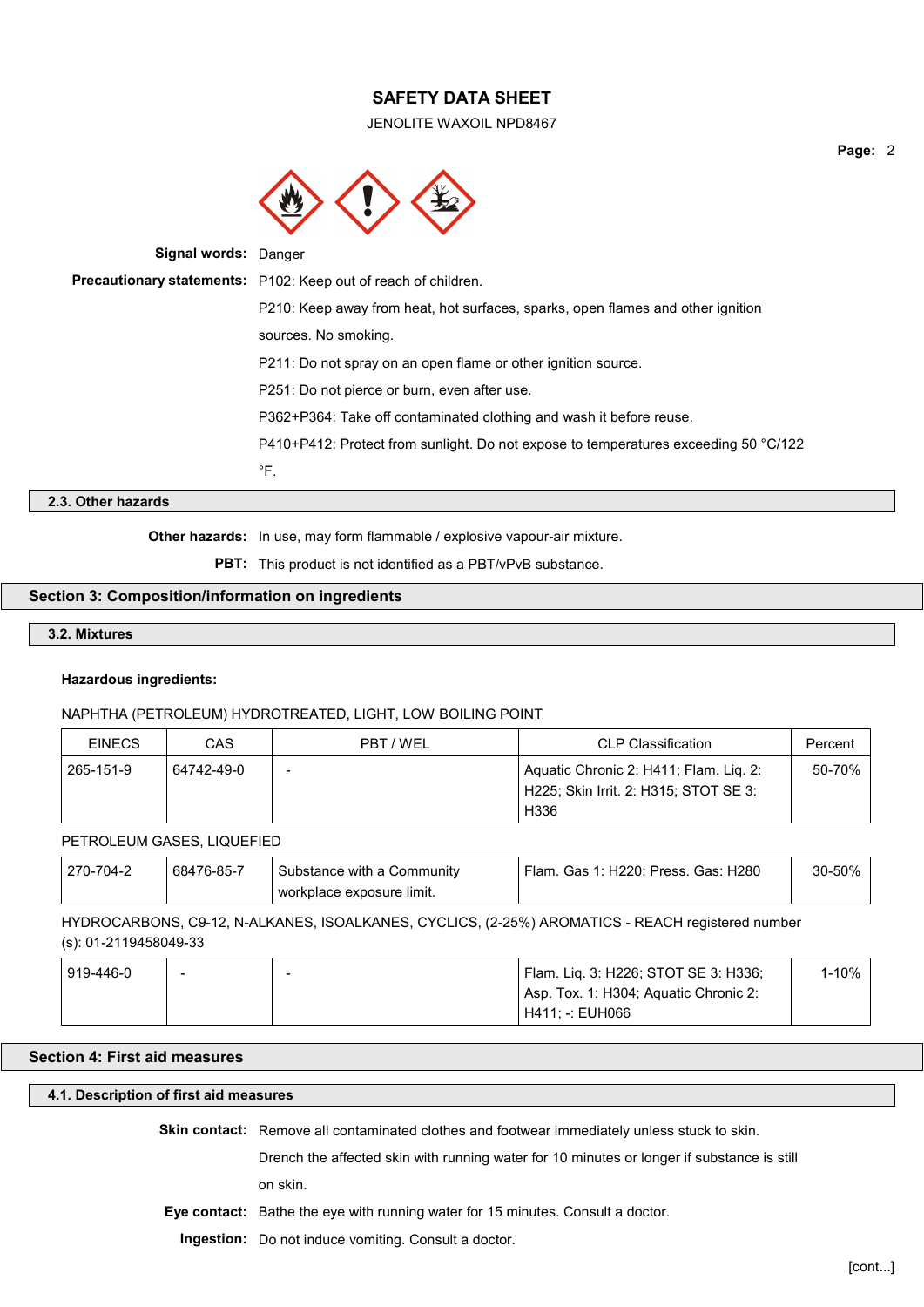## JENOLITE WAXOIL NPD8467

Inhalation: Move to fresh air in case of accidental inhalation of vapours.

#### 4.2. Most important symptoms and effects, both acute and delayed

Skin contact: There may be mild irritation at the site of contact.

Eye contact: There may be irritation and redness.

Ingestion: There may be soreness and redness of the mouth and throat.

Inhalation: There may be irritation of the throat with a feeling of tightness in the chest.

Delayed / immediate effects: Immediate effects can be expected after short-term exposure.

4.3. Indication of any immediate medical attention and special treatment needed

Immediate / special treatment: Not applicable.

### Section 5: Fire-fighting measures

5.1. Extinguishing media

Extinguishing media: Suitable extinguishing media for the surrounding fire should be used.

#### 5.2. Special hazards arising from the substance or mixture

Exposure hazards: Extremely flammable. In combustion emits toxic fumes. Forms explosive air-vapour

mixture. Vapour may travel considerable distance to source of ignition and flash back.

## 5.3. Advice for fire-fighters

Advice for fire-fighters: Wear self-contained breathing apparatus. Wear protective clothing to prevent contact with skin and eyes.

### Section 6: Accidental release measures

#### 6.1. Personal precautions, protective equipment and emergency procedures

Personal precautions: Refer to section 8 of SDS for personal protection details. Eliminate all sources of

ignition. If outside do not approach from downwind.

#### 6.2. Environmental precautions

Environmental precautions: Do not discharge into drains or rivers. Contain the spillage using bunding.

#### 6.3. Methods and material for containment and cleaning up

Clean-up procedures: Absorb into dry earth or sand. Do not use equipment in clean-up procedure which may produce sparks. Clean-up should be dealt with only by qualified personnel familiar with the specific substance.

#### 6.4. Reference to other sections

Reference to other sections: Refer to section 8 of SDS.

#### Section 7: Handling and storage

#### 7.1. Precautions for safe handling

Handling requirements: Ensure there is sufficient ventilation of the area. Do not handle in a confined space.

Smoking is forbidden. Use non-sparking tools.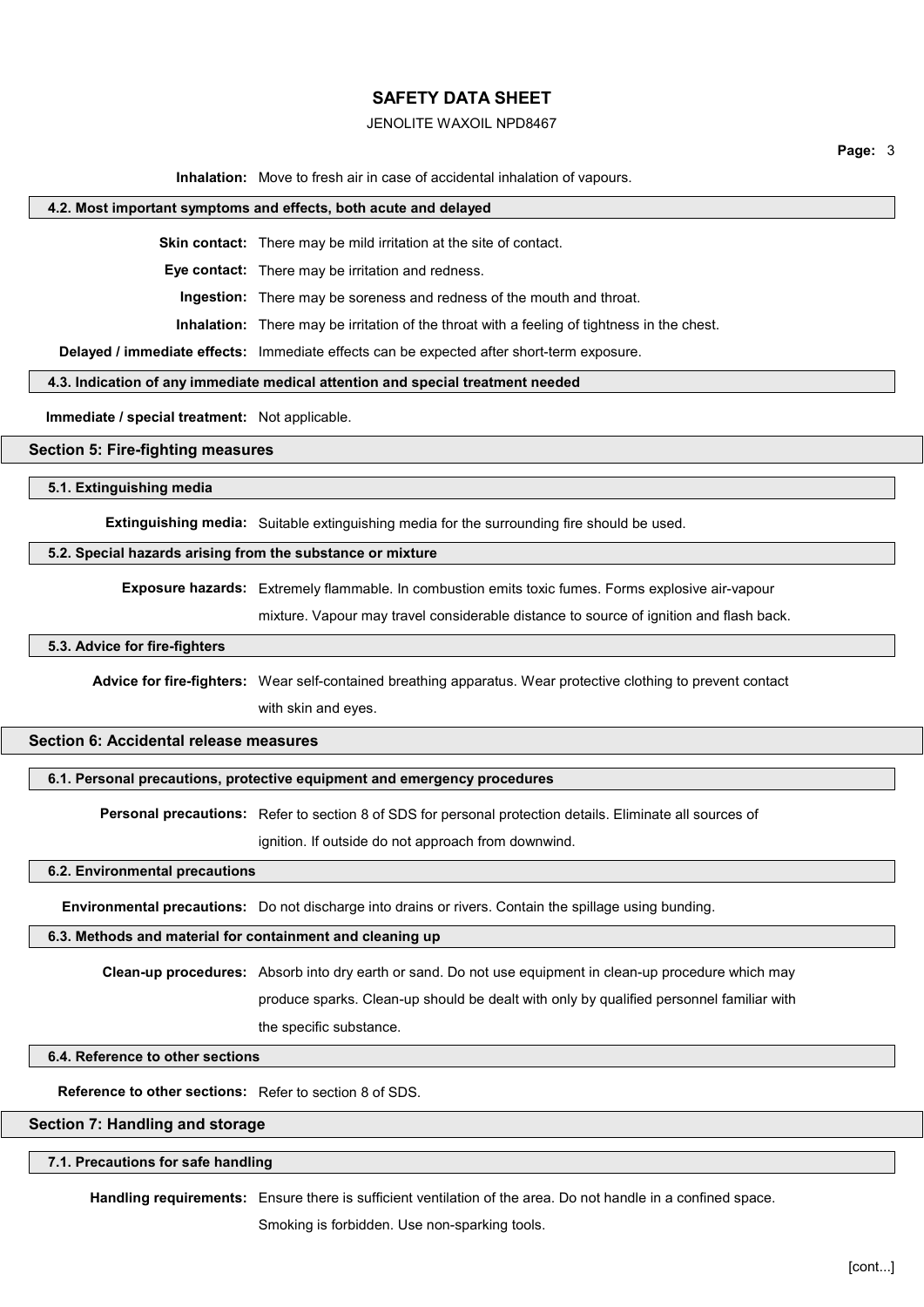## JENOLITE WAXOIL NPD8467

## Page: 4

#### 7.2. Conditions for safe storage, including any incompatibilities

Storage conditions: Store in a cool, well ventilated area. Keep container tightly closed. Keep away from direct

sunlight. Keep away from sources of ignition.

Suitable packaging: Must only be kept in original packaging.

## 7.3. Specific end use(s)

Specific end use(s): No data available.

## Section 8: Exposure controls/personal protection

8.1. Control parameters

### Hazardous ingredients:

## NAPHTHA (PETROLEUM) HYDROTREATED, LIGHT, LOW BOILING POINT

#### Workplace exposure limits: Workplace exposure limits:

| State | 8 hour TWA | 15 min. STEL | <b>9 hour TWA</b>        | <b>STEI</b><br>$15 \text{ min}$ . |
|-------|------------|--------------|--------------------------|-----------------------------------|
| UK    | 1000mg/m3  |              | $\overline{\phantom{a}}$ |                                   |

### PETROLEUM GASES, LIQUEFIED

|--|

## DNEL/PNEC Values

### Hazardous ingredients:

### NAPHTHA (PETROLEUM) HYDROTREATED, LIGHT, LOW BOILING POINT

| Type        | Exposure   | Value        | Population     | Effect   |
|-------------|------------|--------------|----------------|----------|
| <b>DNEL</b> | Dermal     | 773mg/kg/day | <b>Workers</b> | Systemic |
| <b>DNEL</b> | Inhalation | 2035mg/m3    | <b>Workers</b> | Systemic |
| <b>DNEL</b> | Dermal     | 699mg/kg/day | Consumers      | Systemic |
| <b>DNEL</b> | Inhalation | 608mg/m3     | Consumers      | Systemic |
| <b>DNEL</b> | Oral       | 699mg/kg/day | Consumers      | Systemic |

### 8.2. Exposure controls

| <b>Engineering measures:</b> Ensure there is sufficient ventilation of the area. Ensure lighting and electrical |  |  |
|-----------------------------------------------------------------------------------------------------------------|--|--|
| equipment are not a source of ignition.                                                                         |  |  |
| <b>Respiratory protection:</b> Respiratory protection not required.                                             |  |  |
| <b>Hand protection:</b> Chemically resistant gloves.                                                            |  |  |
| Eye protection: Safety glasses. Ensure eye bath is to hand.                                                     |  |  |
| <b>Skin protection:</b> Protective clothing.                                                                    |  |  |
| <b>Environmental:</b> Prevent from entering in public sewers or the immediate environment.                      |  |  |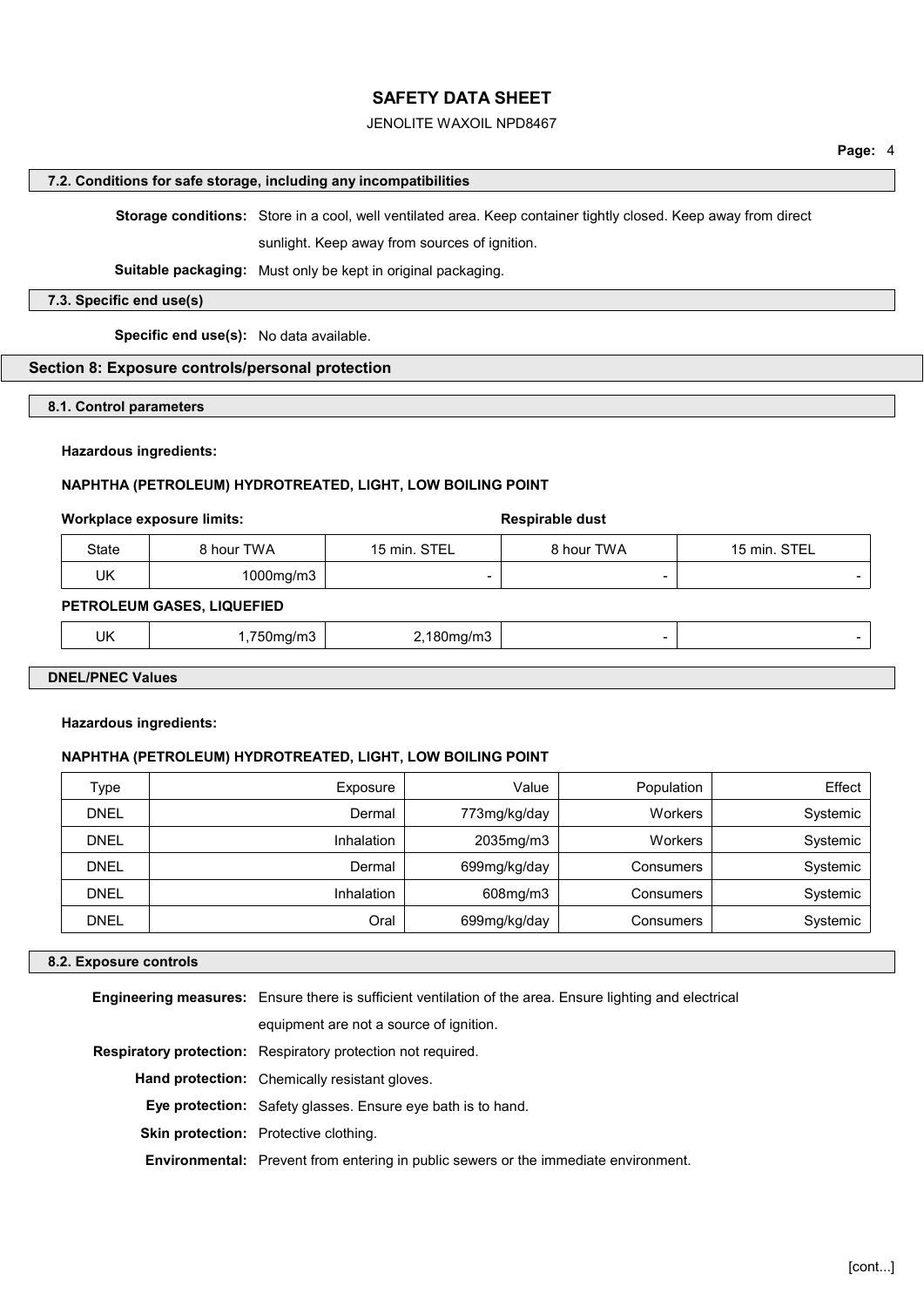### JENOLITE WAXOIL NPD8467

Page: 5

#### Section 9: Physical and chemical properties

#### 9.1. Information on basic physical and chemical properties

State: Aerosol

Colour: White

Odour: Characteristic odour

Flash point°C: <23 Relative density: 0.72

9.2. Other information

**Other information:** No data available.

### Section 10: Stability and reactivity

10.1. Reactivity

Reactivity: Stable under recommended transport or storage conditions.

10.2. Chemical stability

Chemical stability: Stable under normal conditions. Stable at room temperature.

## 10.3. Possibility of hazardous reactions

Hazardous reactions: Hazardous reactions will not occur under normal transport or storage conditions.

Decomposition may occur on exposure to conditions or materials listed below.

### 10.4. Conditions to avoid

Conditions to avoid: Direct sunlight. Heat. Hot surfaces. Sources of ignition. Flames.

10.5. Incompatible materials

Materials to avoid: Strong oxidising agents. Strong acids.

## 10.6. Hazardous decomposition products

Haz. decomp. products: In combustion emits toxic fumes.

### Section 11: Toxicological information

11.1. Information on toxicological effects

Hazardous ingredients:

### NAPHTHA (PETROLEUM) HYDROTREATED, LIGHT, LOW BOILING POINT

| <b>DERMAL</b> | RAT | ∟D50    | >2000 | mg/kg |
|---------------|-----|---------|-------|-------|
| <b>GASES</b>  | RAT | 4H LC50 | >20   | mg/l  |
| ORAL          | RAT | ∟D50    | >2000 | mg/kg |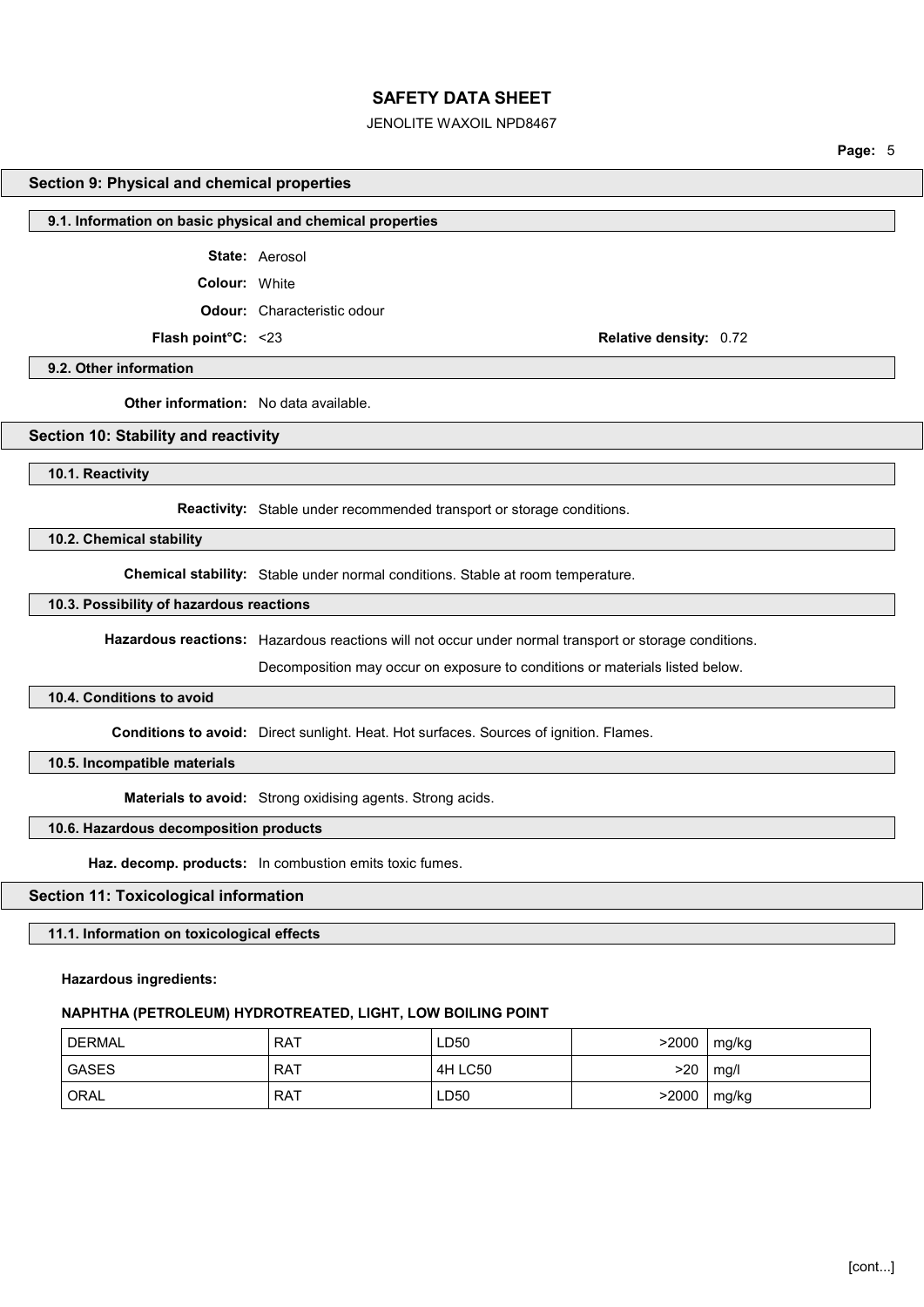## JENOLITE WAXOIL NPD8467

#### Relevant hazards for product:

| Hazard                    | Route | Basis                   |
|---------------------------|-------|-------------------------|
| Skin corrosion/irritation | DRM   | ' Hazardous: calculated |
| STOT-single exposure      | -     | ' Hazardous: calculated |

#### Symptoms / routes of exposure

Skin contact: There may be mild irritation at the site of contact.

Eye contact: There may be irritation and redness.

Ingestion: There may be soreness and redness of the mouth and throat.

Inhalation: There may be irritation of the throat with a feeling of tightness in the chest.

Delayed / immediate effects: Immediate effects can be expected after short-term exposure.

Other information: Not applicable.

Section 12: Ecological information

12.1. Toxicity

Hazardous ingredients:

#### NAPHTHA (PETROLEUM) HYDROTREATED, LIGHT, LOW BOILING POINT

| <b>ALGAE</b>   | 72H IC50 | ~10 | mg/l |
|----------------|----------|-----|------|
| <b>DAPHNIA</b> | 48H EC50 | ~10 | mg/l |
| <b>FISH</b>    | 96H LC50 | <10 | mg/l |

12.2. Persistence and degradability

Persistence and degradability: No data available.

12.3. Bioaccumulative potential

Bioaccumulative potential: No data available.

12.4. Mobility in soil

Mobility: No data available.

12.5. Results of PBT and vPvB assessment

PBT identification: This product is not identified as a PBT/vPvB substance.

12.6. Other adverse effects

Other adverse effects: Toxic to aquatic organisms.

### Section 13: Disposal considerations

### 13.1. Waste treatment methods

Disposal operations: Transfer to a suitable container and arrange for collection by specialised disposal

company.

Recovery operations: Not applicable.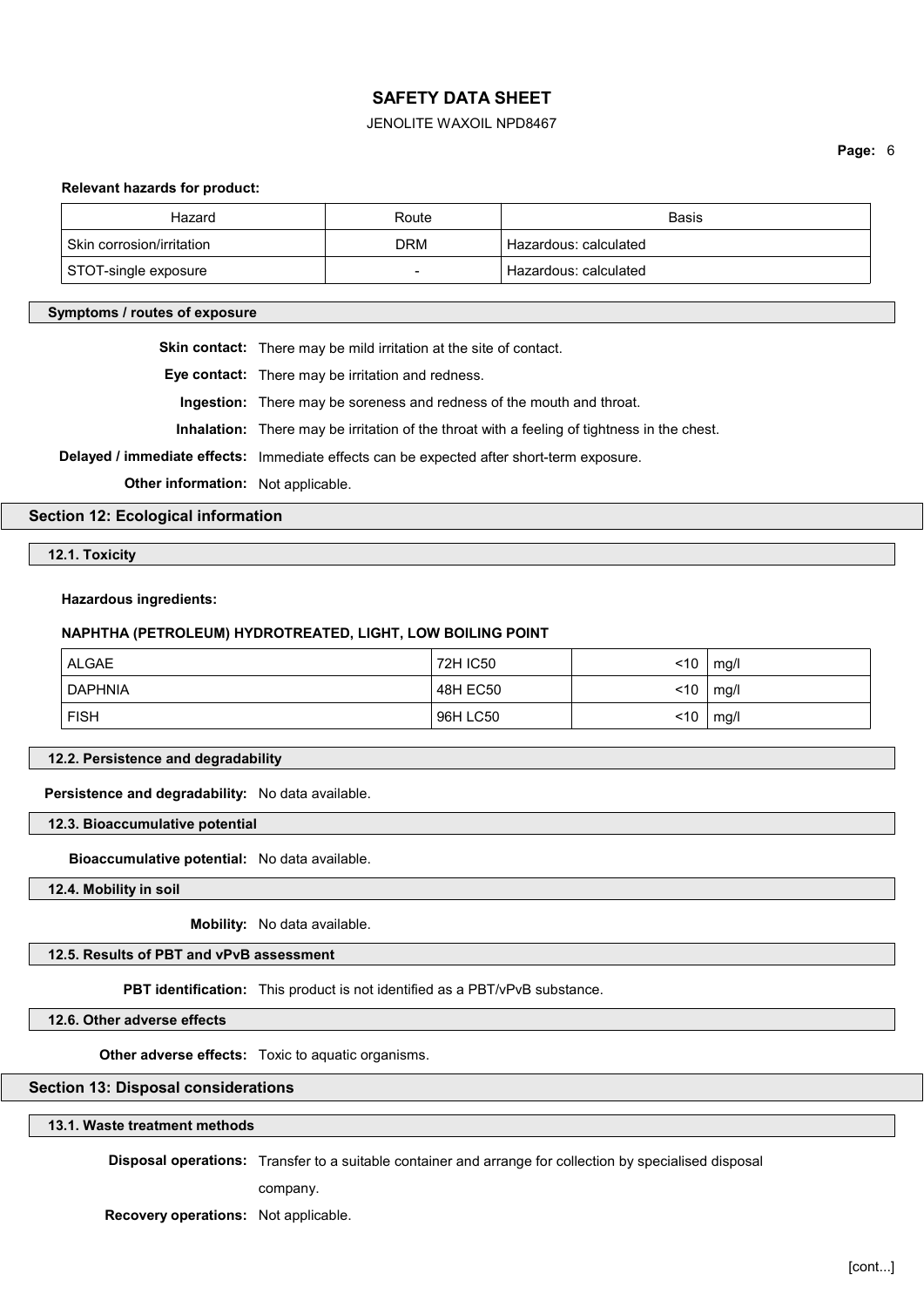## JENOLITE WAXOIL NPD8467

Disposal of packaging: Not applicable.

# NB: The user's attention is drawn to the possible existence of regional or national regulations regarding disposal.

## Section 14: Transport information

## 14.1. UN number

UN number: UN1950

14.2. UN proper shipping name

Shipping name: AEROSOLS

14.3. Transport hazard class(es)

Transport class: 2

14.4. Packing group

14.5. Environmental hazards

Environmentally hazardous: Yes Marine pollutant: No

14.6. Special precautions for user

Special precautions: No special precautions.

Tunnel code: E

Transport category: 3

Section 15: Regulatory information

15.1. Safety, health and environmental regulations/legislation specific for the substance or mixture

Specific regulations: Not applicable.

15.2. Chemical Safety Assessment

Chemical safety assessment: A chemical safety assessment has not been carried out for the substance or the mixture

by the supplier.

## Section 16: Other information

## Other information

| <b>Other information:</b> This safety data sheet is prepared in accordance with Commission Regulation (EU) No |
|---------------------------------------------------------------------------------------------------------------|
| 2015/830.                                                                                                     |
| <b>Phrases used in s.2 and s.3:</b> EUH066: Repeated exposure may cause skin dryness or cracking.             |
| H220: Extremely flammable gas.                                                                                |
| H222: Extremely flammable aerosol.                                                                            |
| H225: Highly flammable liquid and vapour.                                                                     |
| H226: Flammable liquid and vapour.                                                                            |
| H229: Pressurised container: May burst if heated.                                                             |
| H304: May be fatal if swallowed and enters airways.                                                           |

Page: 7